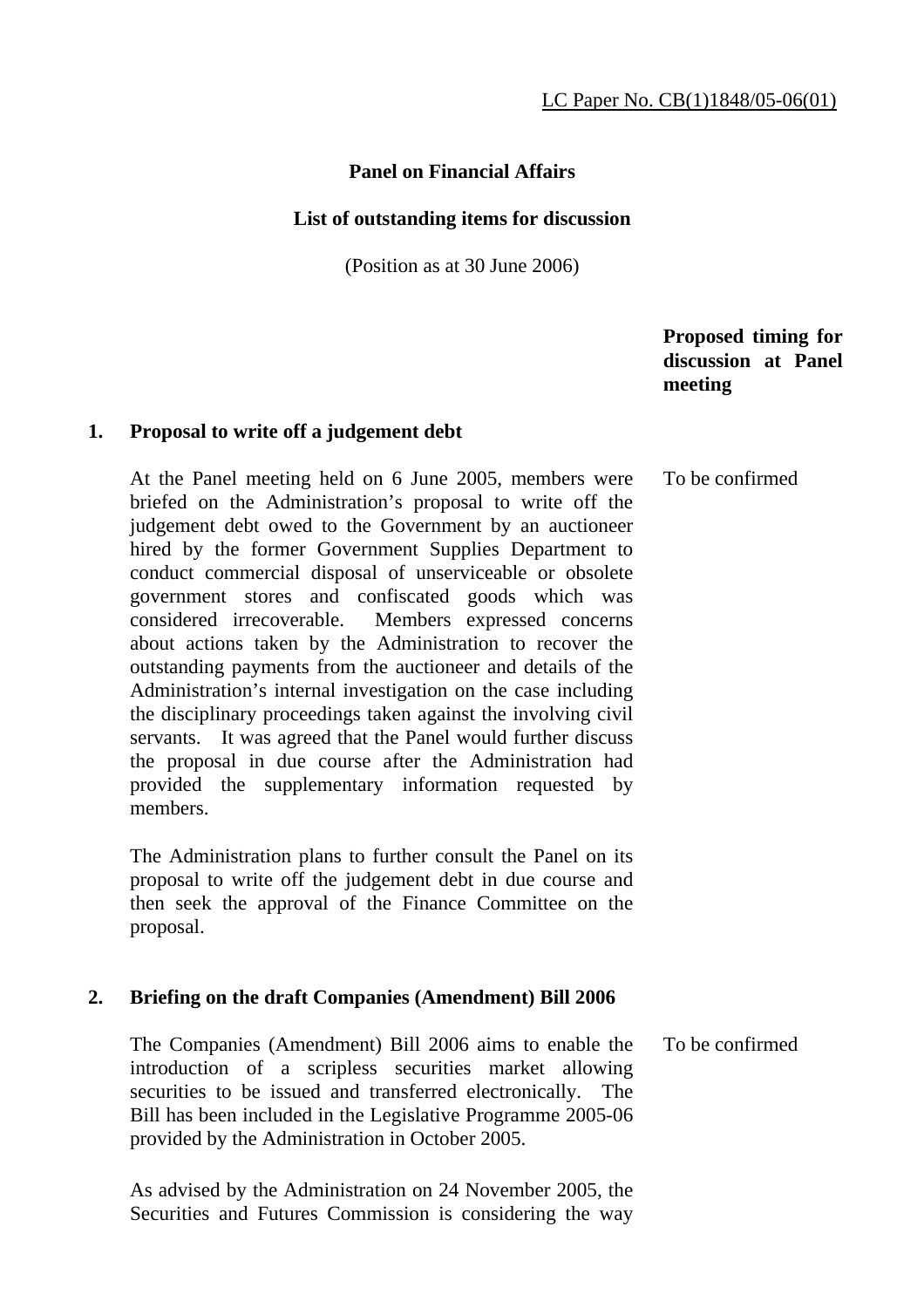forward and the corresponding legislative amendments, and will brief the Panel on the way forward in due course.

# **3. Consultancy study on the feasibility of establishing insurance Policyholders' Protection Funds in Hong Kong**

 The Administration commissioned a consultancy study on the feasibility of establishing Policyholders' Protection Funds (PPFs) in Hong Kong in late 2002 and conducted a consultation exercise from December 2003 to March 2004 to invite public views on whether and how PPFs should be introduced in Hong Kong. To be confirmed

 At the Panel meeting on 1 March 2004, members were briefed on the findings of the consultancy study and proposed PPF options. The Administration undertook to consult the Panel on the way forward after the public consultation exercise.

 According to the Administration's written reply dated 28 March 2006, the consultant is expected to submit its final report within the coming financial year. Upon receiving the final report from the consultant, the Government will consider the way forward taking into account latest international regulatory development, implication for the work of the Insurance Authority and impact on the industry and community.

## **4. Consultancy study on the supervisory framework of the assets of long term insurers in Hong Kong**

 In October 2003, the Administration commissioned the consultancy study to examine the effectiveness of the current supervisory framework and to assess the need for further enhancement of the current framework for the protection of policyholders in Hong Kong. To be confirmed

 As advised by the Administration on 24 November 2005, the Consultant is undertaking a detailed study of various possible options for enhancing the asset safeguarding mechanism and asset valuation framework. According to current work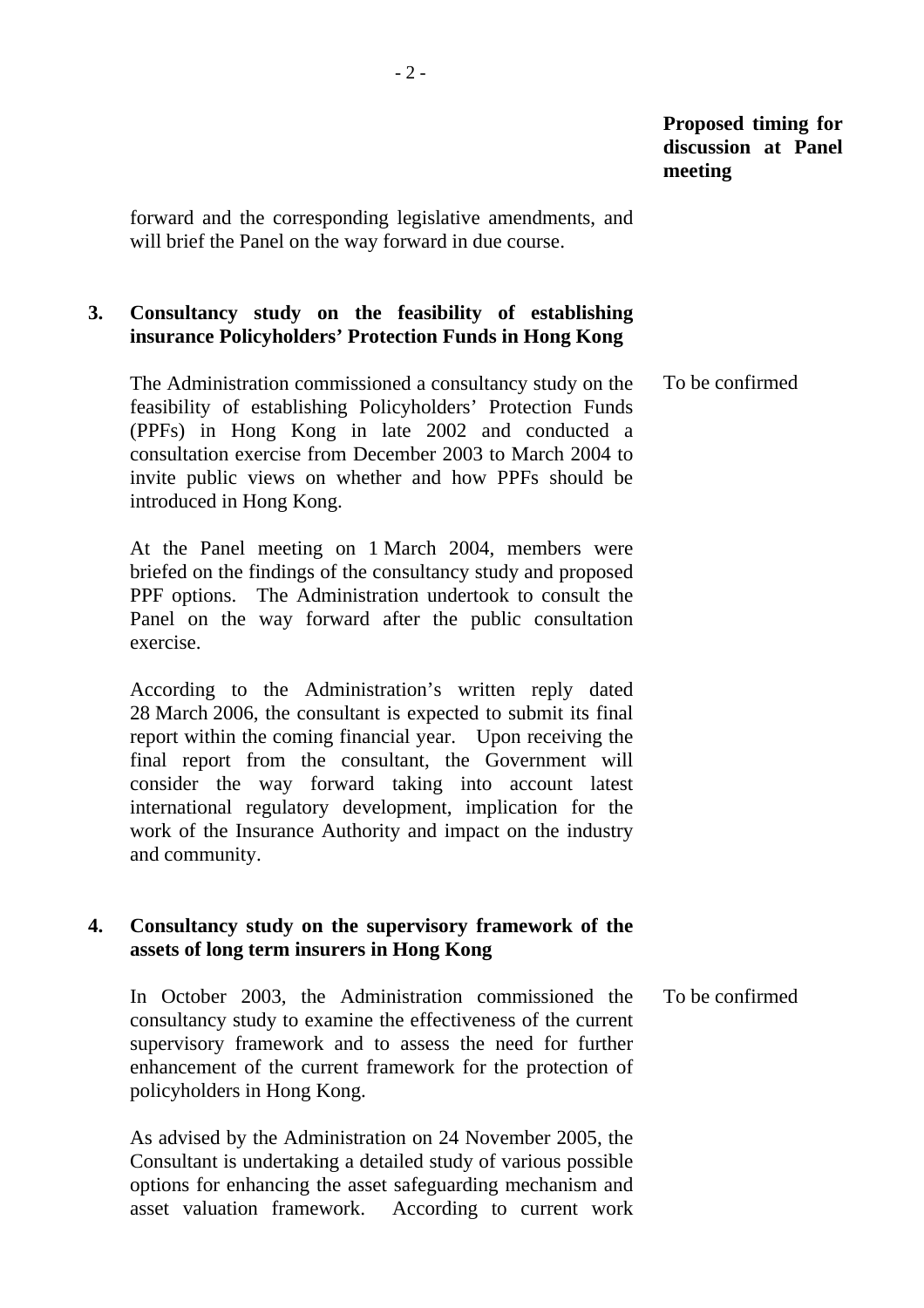## **Proposed timing for discussion at Panel meeting**

progress, it is expected that the Consultant could finalize a Third Report and start drafting a public consultation paper for consideration by the Commissioner of Insurance in the next few months. The Administration is keeping in view the progress of the consultancy study and will brief the Panel once it is ready to do so.

### **5. Scheme for outsourcing summary bankruptcy cases**

 The purpose of the Bankruptcy (Amendment) Bill 2004 is to empower the Official Receiver to outsource debtor-petition summary bankruptcy cases to private-sector insolvency practitioners. The Bills Committee on Bankruptcy (Amendment) Bill 2004 requested the Administration to review the outsourcing scheme after implementation of the scheme. The Secretary for Financial Services and the Treasury undertook in his speech during the resumption of the Second Reading debate on the Bill at the Council meeting on 6 July 2005 that the Administration would review the outsourcing scheme 24 months after implementation of the scheme and report the outcome of the review to the LegCo. To be confirmed

 The Administration has been invited to report the outcome of the review to the Panel in due course.

## **6. Introduction of a new category of "travel insurance agents"**

 At the Panel meeting held on 4 July 2005, members were briefed on the Administration's proposal to introduce a new category of "travel insurance agents" to facilitate travel agents to be registered as insurance agents for the sale of travel insurance. Members expressed reservation on whether the proposal was the best option to achieve the policy objective of encouraging Hong Kong people to take out travel insurance before they travel. The Administration was requested to give further thought to the proposal and consider how the grave concern expressed by the insurance intermediaries could be addressed. To be confirmed

At the Panel meeting held on 5 December 2005, members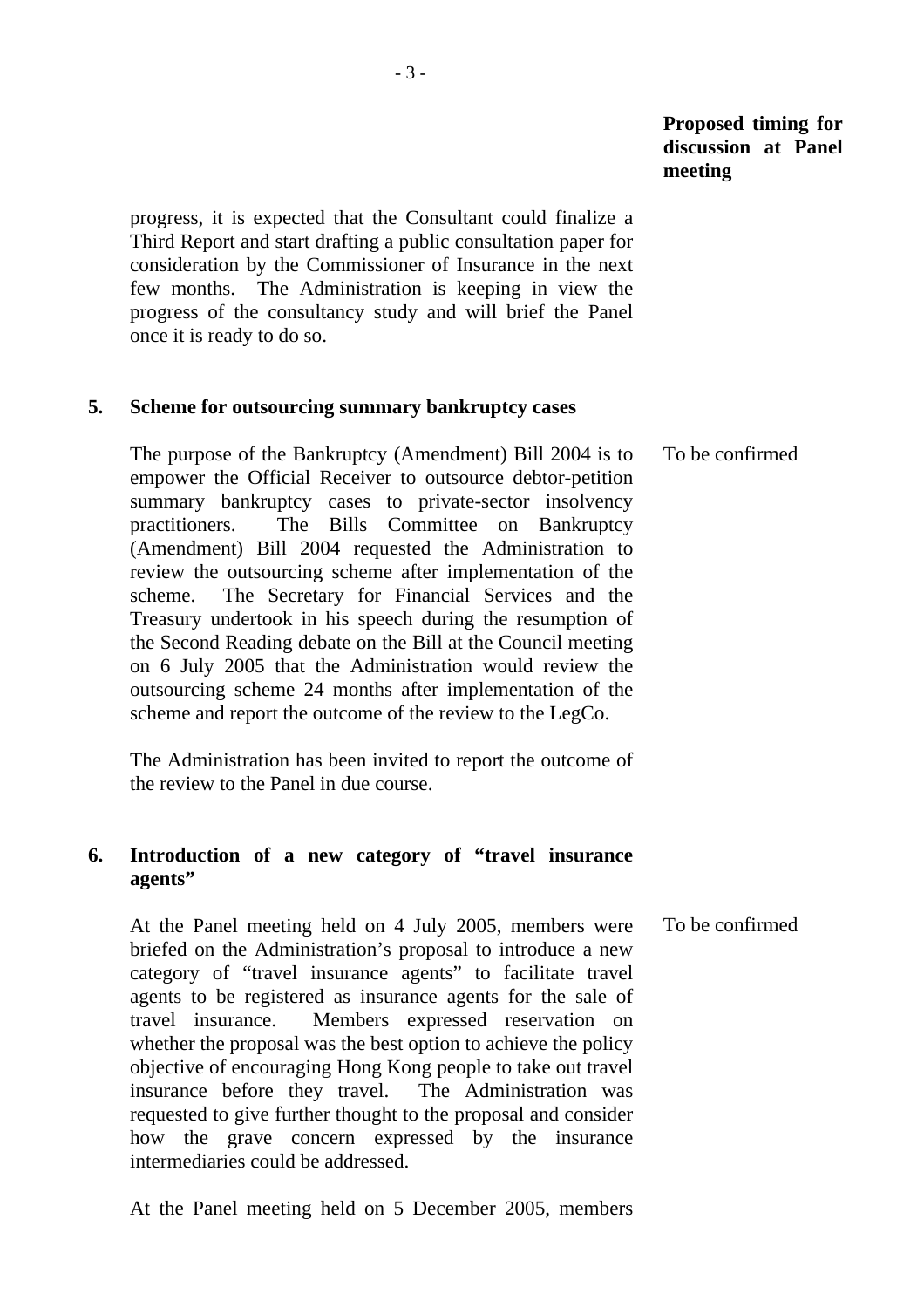**Proposed timing for discussion at Panel meeting** 

were briefed on the progress of the proposal. Members noted that the insurance industry had accepted the proposal after further discussion with the Administration. The Administration was requested to report to the Panel on the implementation of the "travel insurance agents" registration system about one year after the implementation of the system, including information on the number and percentage of travel agents who have passed the "Travel Insurance Agents Examination" and registered under the system, and the Administration's assessment of the effectiveness of the registration system and the impact of the system on the professional standards of insurance intermediaries.

## **7. Proposal on sale and outsourcing of the funding and administration of loans made to students**

 At the Panel meeting held on 5 January 2006, the Administration briefed Members on its plan to sell off the portfolio and outsource the funding and administration of non means-tested student loans to the private sector. Given the possible impact of the proposal on the students having loans under the two non-means tested loan schemes concerned, Members urged the Administration to consult the Panel on Education (Education Panel) and relevant student bodies on the proposal before reverting to the Panel.

 When the subject was discussed at the special meeting of the Education Panel held on 26 January 2006, the following motion was passed:

"本委員會反對政府將免入息審查學生貸款 出售和外判予私營機構,並要求政府盡快完成 檢討整個學生貸款計劃,以達至協助有需要之 學生完成學業,而不至於畢業後長期負債。"

#### (English translation)

"That this Panel opposes the sale of the Government's non-means-tested student loan portfolio and the outsourcing of the funding and administration of these loan schemes to the private sector, and requests that the overall review of all student loan schemes be completed expeditiously for the purpose of providing assistance to To be confirmed